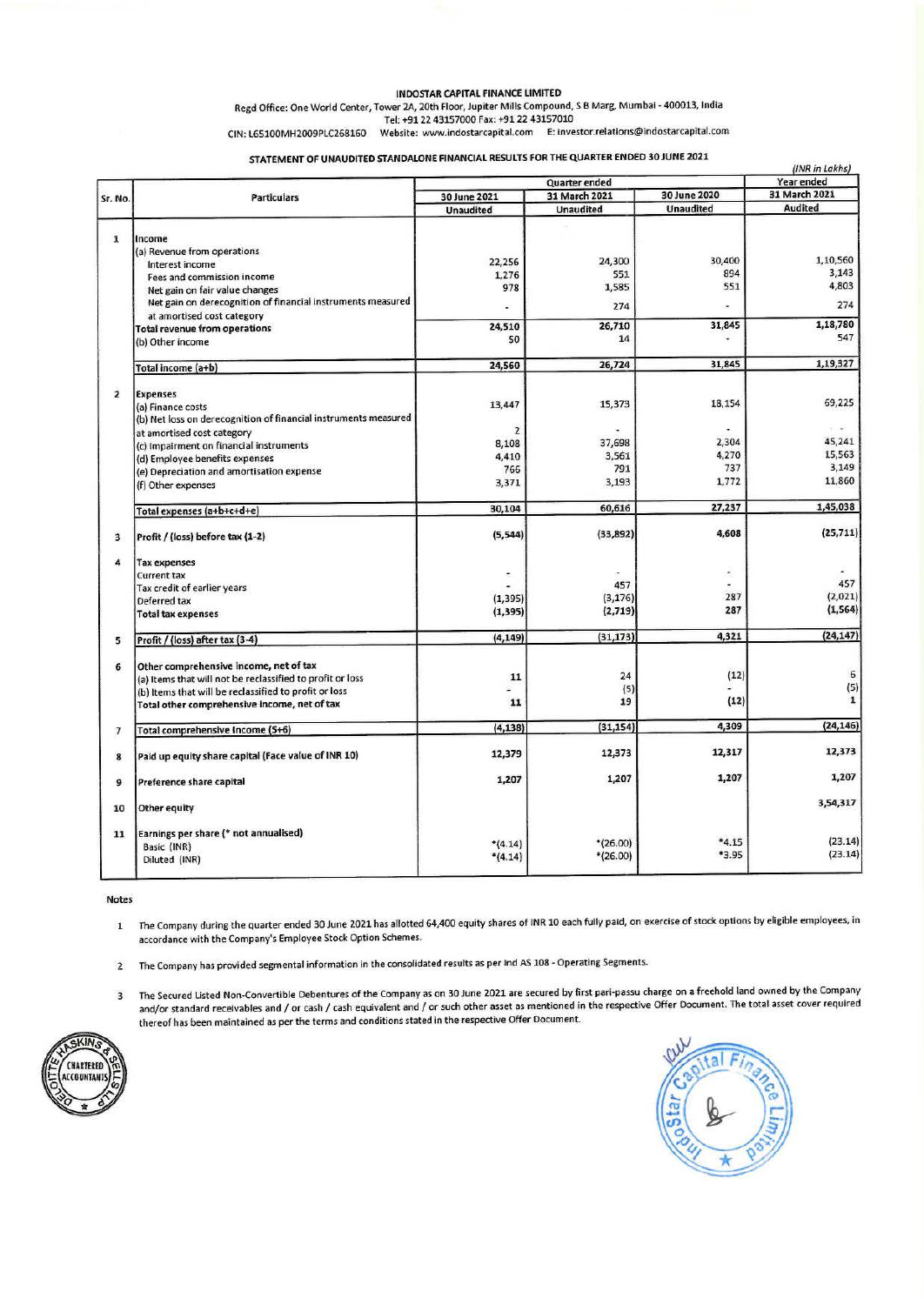#### INOOSTAR CAPITAL FINANCE LIMITED

Regd Office: One World Center, Tower 2A, 20th Floor, Jupiter Mills Compound, SB Marg, Mumbai -400013, India Tel: +9122 43157000 Fax: +912243157010

CIN: L65100MH2009PLC268160 Website: www.indostarcapltal.com E: lnvestor.relations@lndostarcapltal.com

#### STATEMENT OF UNAUDITED STANDALONE FINANOAL RESULTS FOR THE QUARTER ENDED 30JUNE 2021

- 4 The unaudited standalone financial results of lndoStar Capital Finance Limited ("ICFL" or "the Company") for the quarter ended 30 June 2021 have been reviewed by the Audit Committee and subsequently approved at the meeting of the Board of Directors held on 12 August 2021. The unaudited financial results have been subjected to limited review by the Statutory Auditor of the Company.
- Estimation uncertainty relating to COVID-19 global health pandemic:

In assessing the recoverability of loans, receivables, goodwill and investments, the Company has considered internal and external sources of information, economic forecasts and industry reports upto the date of approval of these financial results. The Company has developed estimates and applied management overlays for the purpose of determination of the provision for impairment of financial assets.

The full extent of impact of the pandemic on the Company's operations and financial performance (Including impact on carrying value of Goodwill and impairment allowances for financial assets) will depend on future developments induding governmental and regulatory measures and the Company's responses thereto, which are highly uncertain at this time.

Further, in view of the matters mentioned above, the Company is regularly assessing and monitoring the impact of the Novel Coronavirus (COVID-19) pandemic on its liquidity and ability to repay its obligations as and when they are due. Based on the foregoing and necessary stress tests considering various scenarios, management believes that the Company will be able to pay its obligations as and when these become due in the foreseeable future.

- 6 The comparative financial Information of the Company for the quarter ended 30 June 2020 is prepared In accordance with Ind AS induded In financial information have been reviewed by the predecessor auditors. The report of the predecessor auditor on these comparative financial information expressed an un-modlfied conclusion.
- 7 During the previous period, the loan assets and corresponding borrowing, the interest income and interest expense are recognised on a gross basis with respect to the acquired securitised portfolio. Accordingly, the figures of the previous period have been regrouped/restated to make them comparable with current period.
- 8 The Board of Directors of the Company at their meeting held on 17 June 2021 declared and approved payment of dividend due on 1,20,68,966 Compulsorily Convertible Preference Shares of face value Rs. 10 each allotted on 27 May 2020 (CCPS), at rate of 10% p.a. calculated on the issue price (Rs. 290 per CCPS) amounting to Rs. 3,889 lakhs (dividend - Rs. 3,500 lakhs and withholding tax - Rs. 389 lakhs) for the period from 27 May 2020 to 26 May 2021, pursuant to terms approved by the Shareholders of the Company and fixed the Record Date for the purpose of determining entitlement of CCPS holders for payment of said dividend as Thursday, 17 June 2021.
- 9 The figures for the quarter ended 31 March 2021 are the balancing figures between audited figures in respect of full financial year and unaudited published year to date figures up to the third quarter for previous financial year.
- 10 Figures for the previous periods/ year have been regrouped, restated and/ or reclassified wherever considered necessary to make them comparable to the current periods/ year presentation.



**Place: Mumbai**  Date: 12 August 2021 **For and on behalf of the Board of Directors of lndoStar capital Finance limited** 

 $R \cdot (id)$ c

II.. **Sridhar**  Executive Vice-Chairman & CEO DIN: 00136697

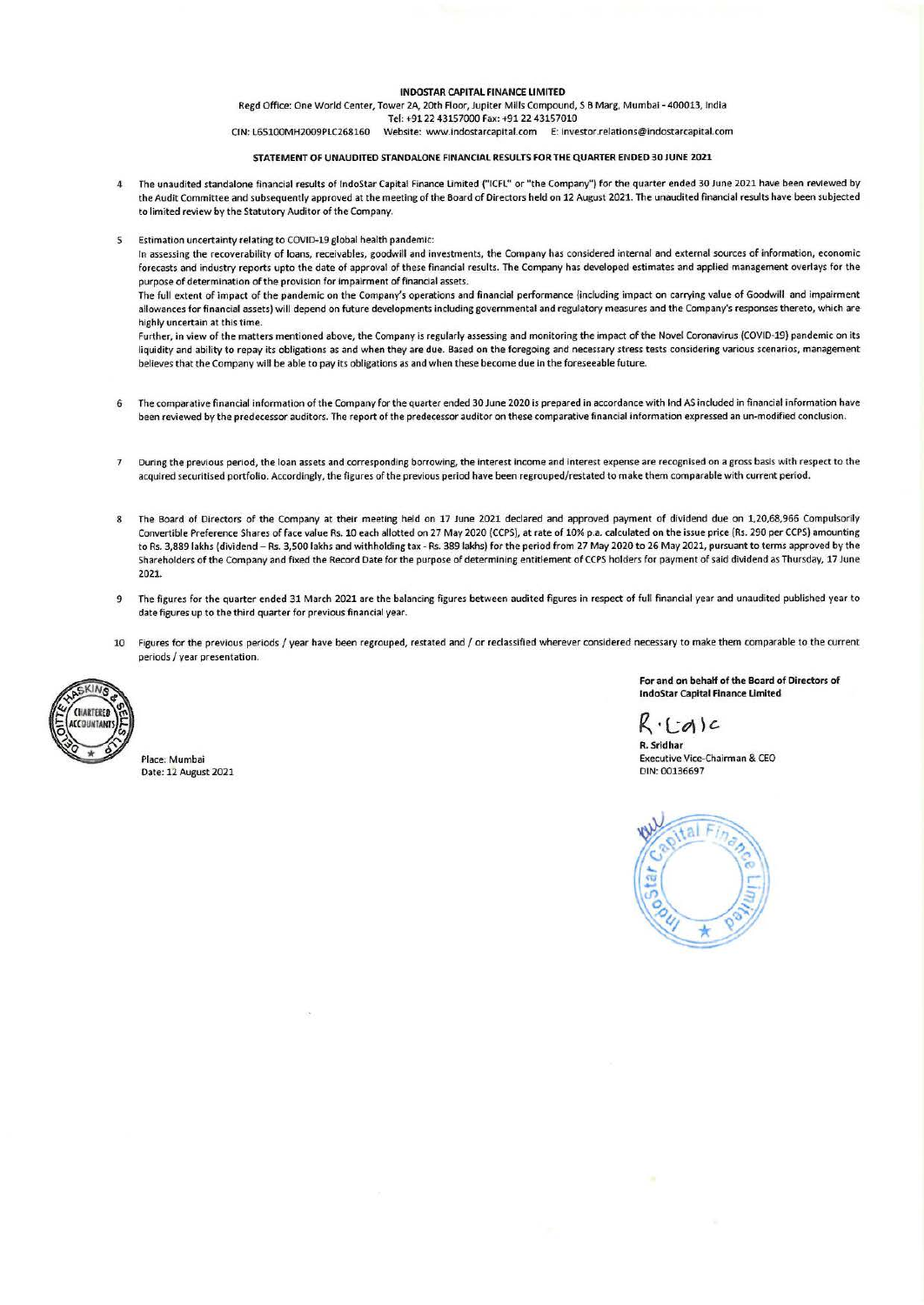# **Deloitte Haskins & Sells LLP**

Chartered Accountants One International Center Tower 3, 27<sup>th</sup> -32<sup>nd</sup> Floor Senapati Bapat Marg Elphinstone Road (West) Mumbai – 400 013 Maharashtra, India

Tele: + 91 22 6185 4000 Fax: +91 22 6185 4001

### **INDEPENDENT AUDITOR'S REVIEW REPORT ON REVIEW OF INTERIM STANDALONE FINANCIAL RESULTS**

## **TO THE BOARD OF DIRECTORS OF INDOSTAR CAPITAL FINANCE LIMITED**

- 1. We have reviewed the accompanying Statement of Standalone Unaudited Financial Results of **INDOSTAR CAPITAL FINANCE LIMITED** ("the Company"), for the quarter ended June 30, 2021 ("the Statement"), being submitted by the Company pursuant to the requirement of Regulation 33 of the SEBI (Listing Obligations and Disclosure Requirements) Regulations, 2015, as amended.
- 2. This Statement, which is the responsibility of the Company's Management and approved by the Company's Board of Directors, has been prepared in accordance with the recognition and measurement principles laid down in the Indian Accounting Standard 34 "Interim Financial Reporting" ("Ind AS 34"), prescribed under Section 133 of the Companies Act, 2013 read with relevant rules issued thereunder and other accounting principles generally accepted in India. Our responsibility is to express a conclusion on the Statement based on our review.
- 3. We conducted our review of the Statement in accordance with the Standard on Review Engagements (SRE) 2410 'Review of Interim Financial Information Performed by the Independent Auditor of the Entity', issued by the Institute of Chartered Accountants of India (ICAI). A review of interim financial information consists of making inquiries, primarily of the Company's personnel responsible for financial and accounting matters, and applying analytical and other review procedures. A review is substantially less in scope than an audit conducted in accordance with Standards on Auditing specified under section 143(10) of the Companies Act, 2013 and consequently does not enable us to obtain assurance that we would become aware of all significant matters that might be identified in an audit. Accordingly, we do not express an audit opinion.
- 4. Based on our review conducted as stated in paragraph 3 above, nothing has come to our attention that causes us to believe that the accompanying Statement, prepared in accordance with the recognition and measurement principles laid down in the aforesaid Indian Accounting Standard and other accounting principles generally accepted in India, has not disclosed the information required to be disclosed in terms of Regulation 33 of the SEBI (Listing Obligations and Disclosure Requirements) Regulations, 2015, as amended, including the manner in which it is to be disclosed, or that it contains any material misstatement.